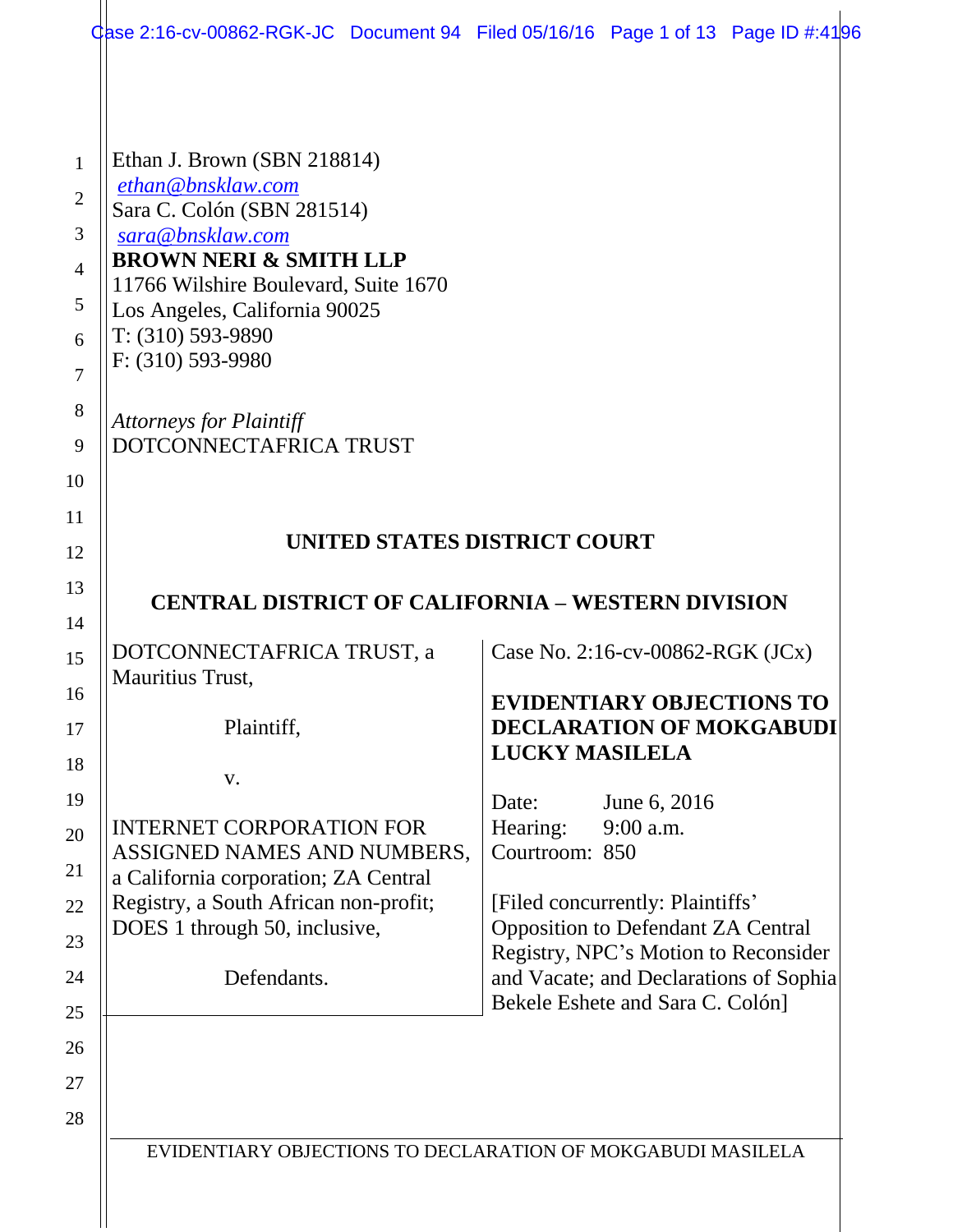Plaintiff DOTCONNECTAFRICA TRUST ("DCA") respectfully submits the following evidentiary objections to the Declaration of Mokgabudi Lucky Masilela ("Masilela Decl.") relied upon by Defendant ZA Central Registry, NPC ("ZACR") in support of its Motion to Reconsider and Vacate Preliminary Injunction Ruling.

1

2

3

4

5

6

| $\overline{7}$ | Masilela Decl. ¶                   | <b>DCA Objection</b>      | <b>Sustained</b> | <b>Overruled</b> |
|----------------|------------------------------------|---------------------------|------------------|------------------|
| 8              | <b>13:</b> "Due to its well-known" | Lacks personal knowledge, |                  |                  |
| 9              | reputation for independence        | lacks foundation [Fed. R. |                  |                  |
| 10             | and neutrality, as well as         | Evid. 602].               |                  |                  |
| 11             | technical competence and           |                           |                  |                  |
| 12             | operational excellence,            |                           |                  |                  |
| 13             | ZACR is the single largest         |                           |                  |                  |
| 14             | domain name registry on            |                           |                  |                  |
| 15             | the African continent."            |                           |                  |                  |
| 16             | <b>[5:</b> "I am familiar with the | The Application           |                  |                  |
| 17             | <b>ICANN</b> selection criteria    | Guidebook is the best     |                  |                  |
| 18             | for the gTLD. ICANN set            | evidence of the document  |                  |                  |
| 19             | forth selection criteria in an     | [Fed. R. Evid. 1002].     |                  |                  |
| 20             | Applicant Guidebook.               | Lacks foundation, lacks   |                  |                  |
| 21             | Among other things,                | personal knowledge [Fed.  |                  |                  |
| 22             | <b>ICANN</b> made clear that       | R. Evid. 602]             |                  |                  |
| 23             | because the .Africa gTLD           |                           |                  |                  |
| 24             | represented the name of a          |                           |                  |                  |
| 25             | geographic region, an              |                           |                  |                  |
| 26             | applicant would need to            |                           |                  |                  |
| 27             | provide documentation              |                           |                  |                  |
| 28             | showing support from at            |                           |                  |                  |

## **PLAINTIFF'S EVIDENTIARY OBJECTIONS**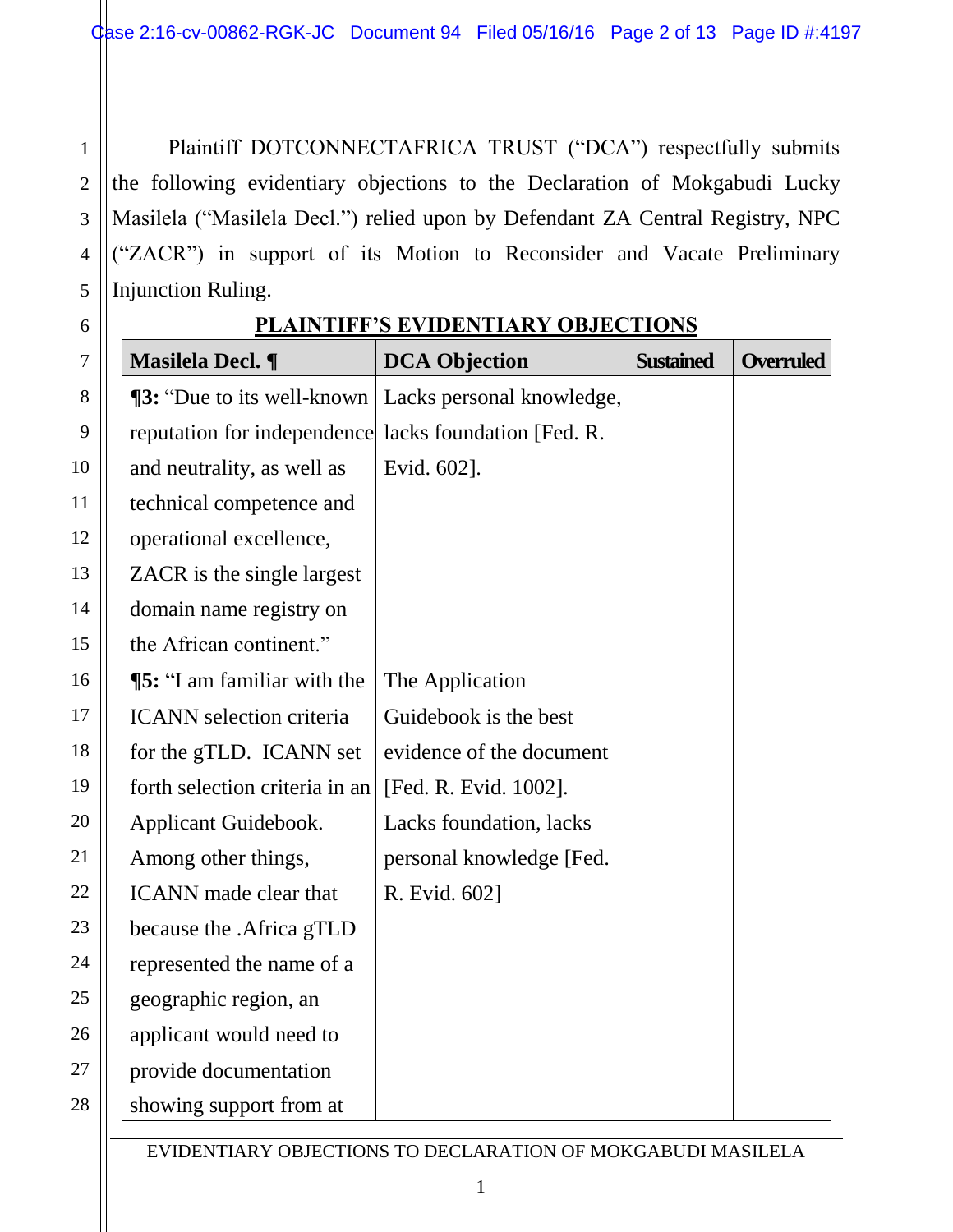## $\frac{1}{2}$  Case 2:16-cv-00862-RGK-JC Document 94 Filed 05/16/16 Page 3 of 13 Page ID #:4198

| least 60% of the             |                           |  |
|------------------------------|---------------------------|--|
| ogvernments in the region.   |                           |  |
| Further ICANN criteria       |                           |  |
| provided that no more than   |                           |  |
| one objection from a         |                           |  |
| government or public entity  |                           |  |
| associated with the          |                           |  |
| geographic region would be   |                           |  |
| permitted. These criteria    |                           |  |
| are set forth in ICANN       |                           |  |
| <b>Application Guidebook</b> |                           |  |
| Module 2, and available      |                           |  |
| onlie at                     |                           |  |
| http://newgtlds.icann.org/en |                           |  |
| /applicants/agb              |                           |  |
| par.2.2.1.4.2.4."            |                           |  |
| ¶6 "ZACR submitted its       | The letters are the best  |  |
| application to ICANN with    | evidence of the documents |  |
| the full support of African  | [Fed. R. Evid 1002].      |  |
| Union member states via      |                           |  |
| the African Union            |                           |  |
| Commission ("AUC")           |                           |  |
| endorsement. Specifically,   |                           |  |
| the AUC, which serves as     |                           |  |
| the Secretariat of the       |                           |  |
| African Union, provided a    |                           |  |
| letter supporting ZACR's     |                           |  |
| application. A true and      |                           |  |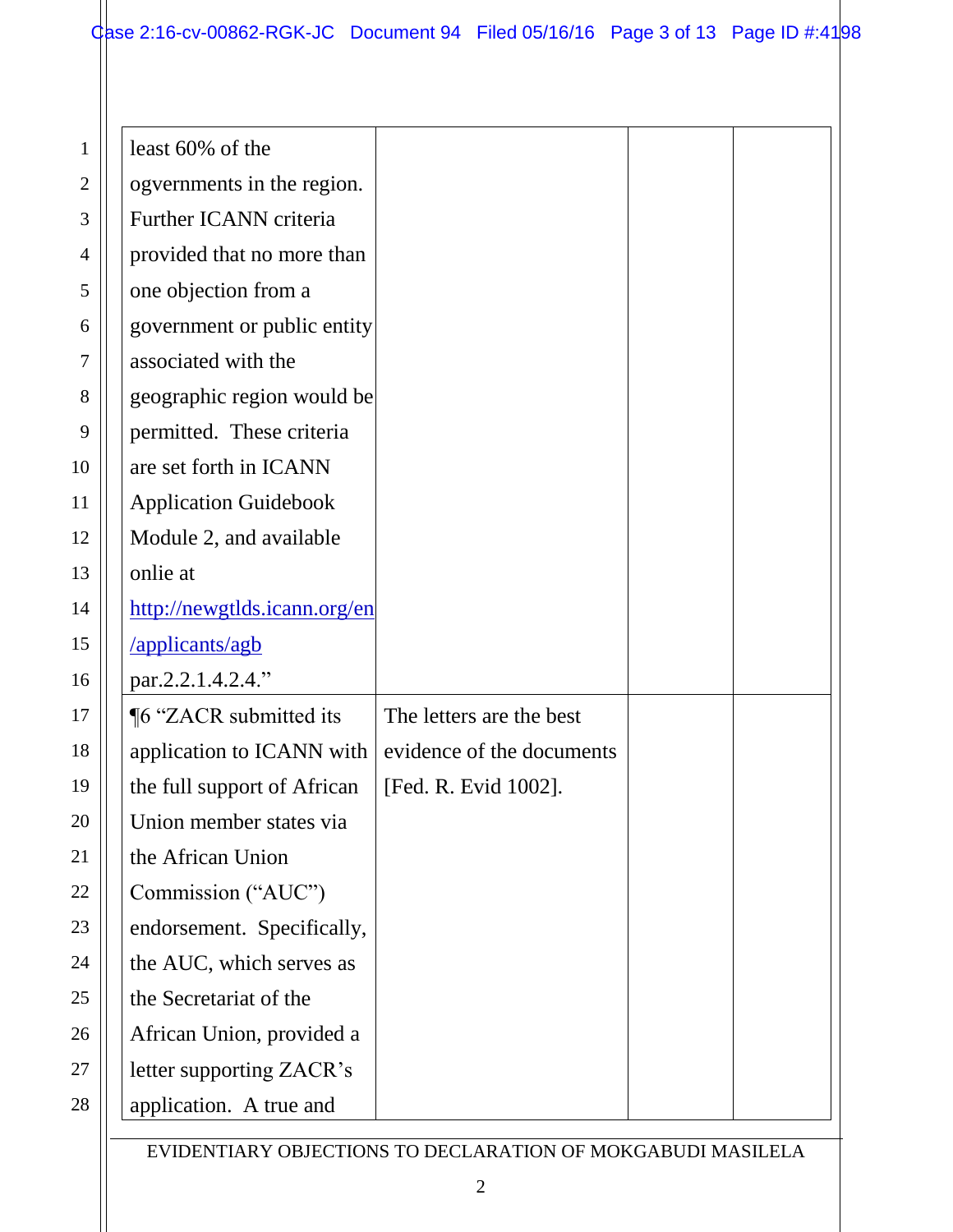| correct copy of the July 2,   |                                 |  |
|-------------------------------|---------------------------------|--|
| 2013 AUC letter is attached   |                                 |  |
| as Exhibit A. In addition,    |                                 |  |
| the only nonmember,           |                                 |  |
| Morocco, separately           |                                 |  |
| provided a letter supporting  |                                 |  |
| ZACR's application. A         |                                 |  |
| true and correct copy of the  |                                 |  |
| March 28, 2012 Moroccan       |                                 |  |
| letter of support is attached |                                 |  |
| as Exhibit B.                 |                                 |  |
| <b>T7: "ZACR received the</b> | Lacks personal knowledge,       |  |
| support of the African        | lacks foundation [Fed. R.       |  |
| Union only after the AUC      | Evid. 602]. The letter is       |  |
| publicized a request for      | the best evidence of the        |  |
| proposal ("RFP"). This        | document [Fed. R. Evid.         |  |
| was an open bid process.      | 1002]. Misleading based         |  |
| The AUC made clear that it    | upon the fact that ZACR         |  |
| was only going to support     | assigned all rights to the      |  |
| on applicant. By way of       | AUC prior to the "open bid"     |  |
| background, the AUC RFP       | process." See Dkt. No. 17 -     |  |
| process began because it      | Bekele Decl. ISO Motion         |  |
| was well known that           | for Preliminary Injunction,     |  |
| ICANN was considering a       | Ex. 20, p.617, $[22 (7)$ ["It"] |  |
| new gTLD progam,              | should be noted that the        |  |
| including .Africa. It was in  | AUC shall retain all rights     |  |
| anticipation of this new      | relating to the dotAfrica       |  |
| gTLD program that the         | TLD, including in               |  |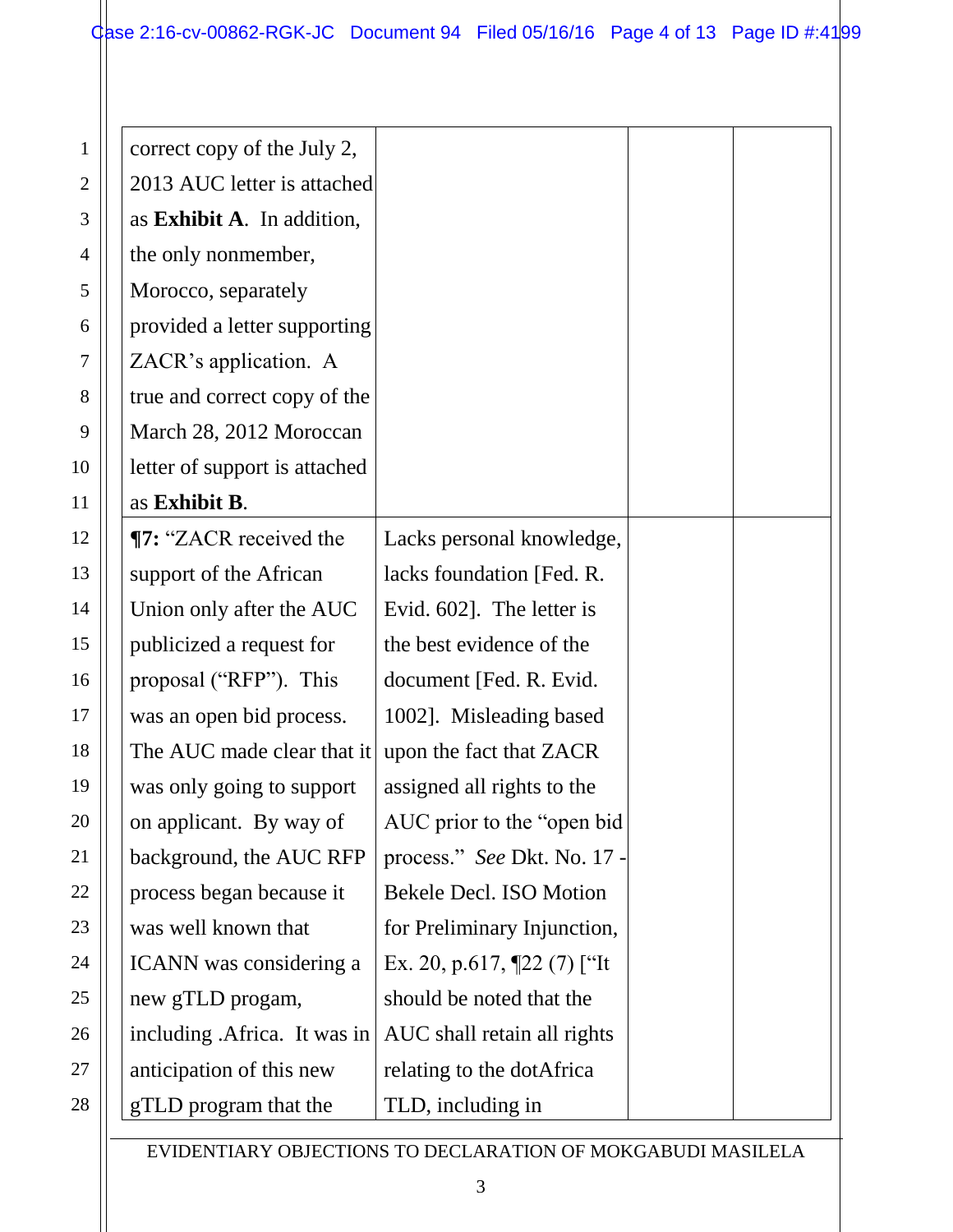| AUC decided to hold an           | particular, intellectual      |  |
|----------------------------------|-------------------------------|--|
| RFP to support a single,         | property and other rights to  |  |
| qualified applicant for the      | the registry databases        |  |
| African Union. This is           | required to ensure the        |  |
| because the AUC was              | implementation of the         |  |
| specifically mandated by         | agreement between the         |  |
| member states to set up the      | AUC and the ZACR, and         |  |
| structures and modalities        | the right to re-designate the |  |
| for the implementation of        | registry function."           |  |
| the dotAfrica (.Africa)          |                               |  |
| gTLD. Details of the             |                               |  |
| process are set forth in the     |                               |  |
| September 29, 2015 AUC           |                               |  |
| letter attached hereto as        |                               |  |
| <b>Exhibit C.</b> This letter is |                               |  |
| also available at:               |                               |  |
| http://africainonespace.org/     |                               |  |
| downloads/GNP.PDF                |                               |  |
| <b>[9:</b> "The Registry         | Lacks personal knowledge,     |  |
| Agreement between                | lacks foundation,             |  |
| <b>ICANN</b> and <b>ZACR</b> was | speculative, conclusory       |  |
| effective on March 24,           | [Fed. R. Evid. 602; Local     |  |
| 2014 and runs for ten years.     | Rule 7-7 (Declarations        |  |
| Yet, over two years into the     | shall contain only factual,   |  |
| Agreement, the .Africa           | evidentiary matter and shall  |  |
| gTLD has still not been          | conform as far as possible    |  |
| delegated to ZACR. In            | to the requirements of F.R.   |  |
| effect, 20% of the period of     | Civ.P. $56(c)(4)$ ]. Biased   |  |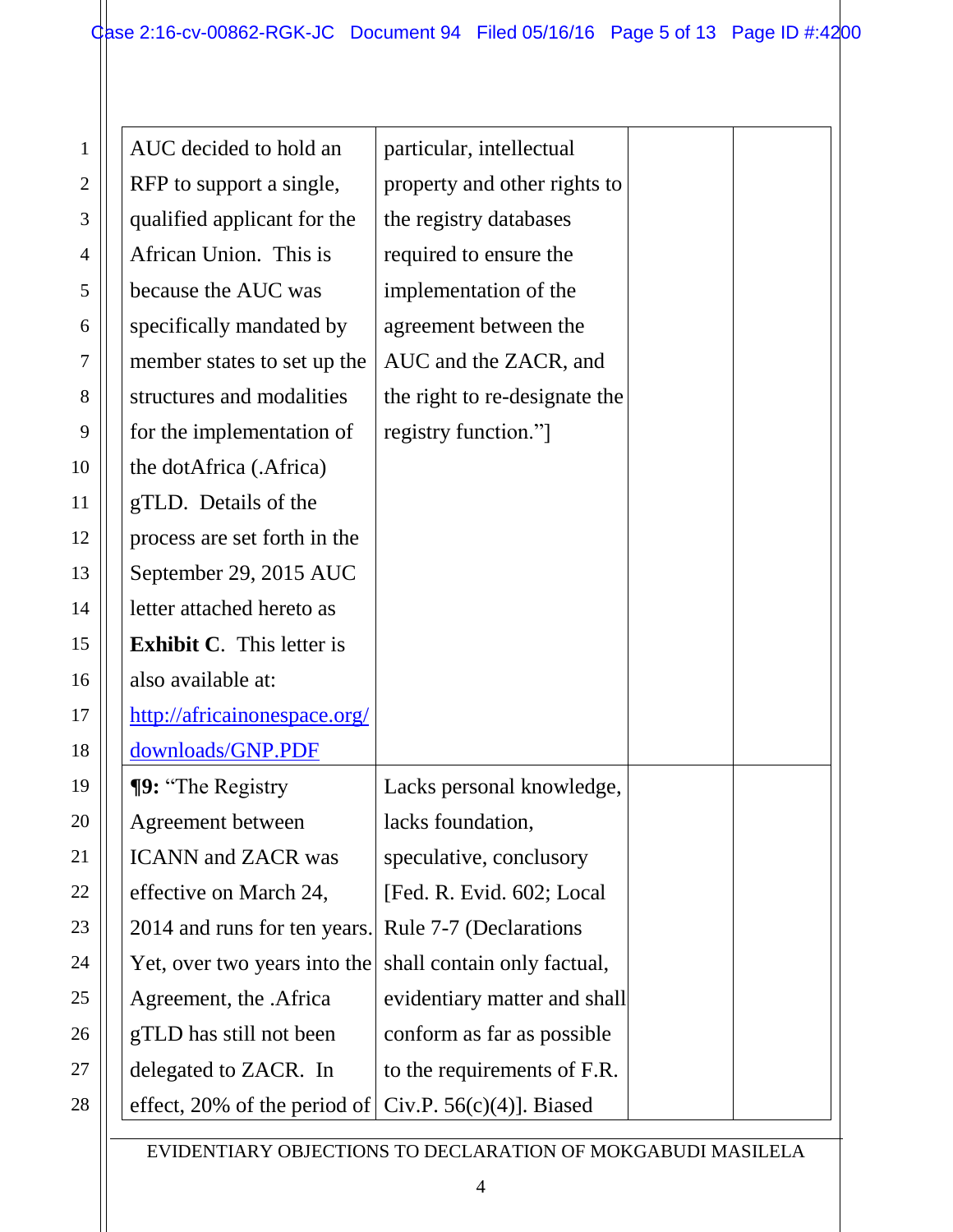| the Agreement has already      | and misleading in that it    |  |
|--------------------------------|------------------------------|--|
| lapsed without any benefit     | was entered into after the   |  |
| to ZACR. This delay has        | initiation of the IRP        |  |
| resulted in unforeseen and     | process by DCA, the day      |  |
| mounting costs, as well as     | after DCA requested          |  |
| lost opportunities, for the    | <b>ICANN</b> refrain from    |  |
| .Africa project."              | delegating the .Africa       |  |
|                                | domain based on the IRP      |  |
|                                | proceeding pending, and on   |  |
|                                | the grounds that the IRP     |  |
|                                | ordered ICANN to refrain     |  |
|                                | from further processing      |  |
|                                | ZACR's application until     |  |
|                                | the IRP resolution           |  |
|                                | concluded. See Dkt. No.      |  |
|                                | 64 - First Amended           |  |
|                                | Complaint, Ex. A, pg. 31-    |  |
|                                | $32, \frac{113-19}{.}$       |  |
| <b>T11: "ZACR has incurred</b> | Lacks personal knowledge,    |  |
| considerable expenses both     | lacks foundation,            |  |
| prior to and after entering    | speculative and conclusory   |  |
| into the Registry              | [Fed. R. Evid. 602; Local    |  |
| Agreement. The current         | Rule 7-7 (Declarations       |  |
| and continuing cost due to     | shall contain only factual,  |  |
| the delay in the delegation    | evidentiary matter and shall |  |
| is running at approximately    | conform as far as possible   |  |
| \$20,000 per month. This is    | to the requirements of       |  |
| based upon a review of the     | F.R.Civ.P. 56(c)(4)].        |  |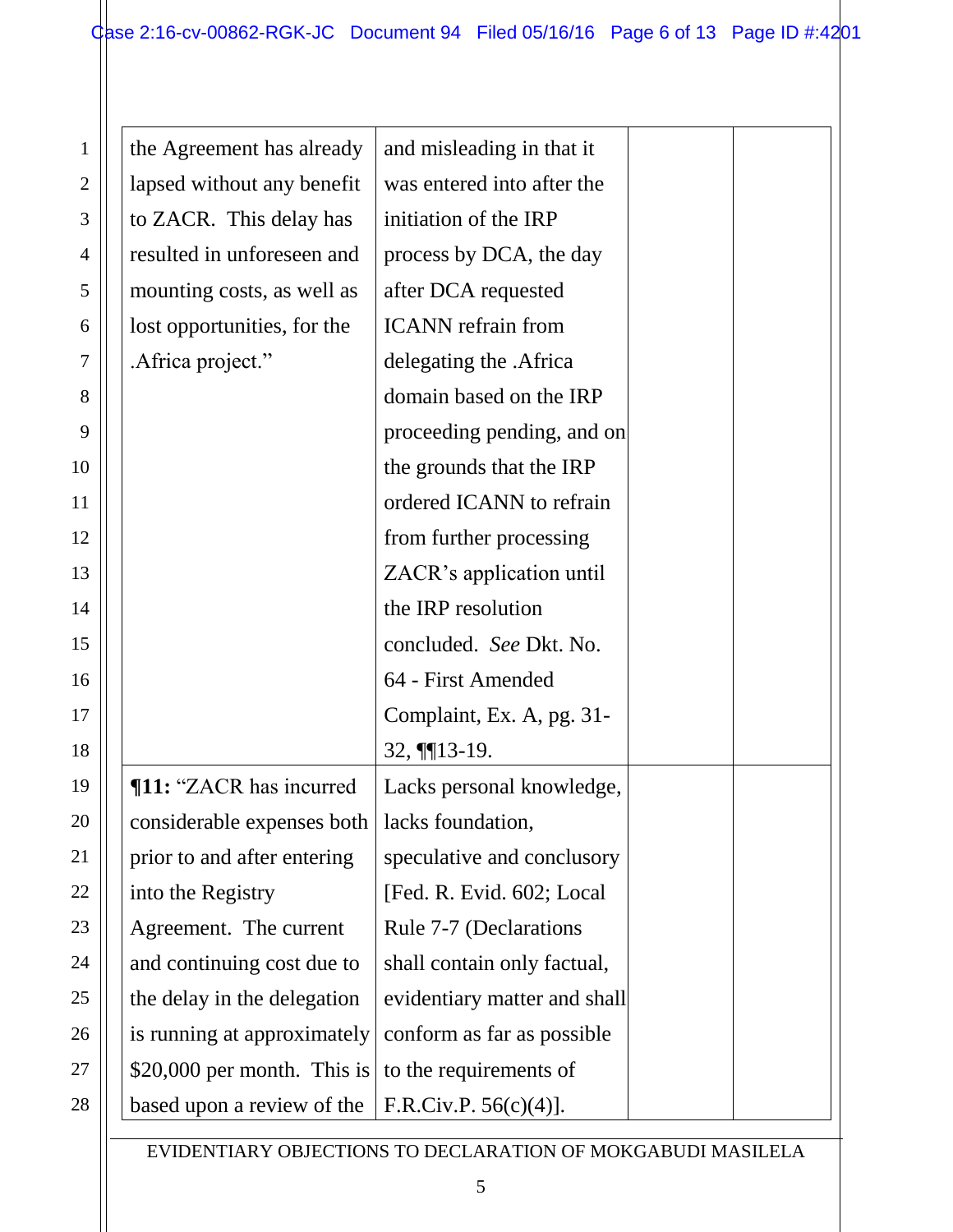## $\frac{1}{2}$  Case 2:16-cv-00862-RGK-JC Document 94 Filed 05/16/16 Page 7 of 13 Page ID #:4202

| monthly costs incurred                                  | Irrelevant and vague [Fed. |  |
|---------------------------------------------------------|----------------------------|--|
| during the last 10 months                               | R. Evid. 403].             |  |
| for the .Africa project,                                |                            |  |
| including the ongoing costs                             |                            |  |
| related to consultants,                                 |                            |  |
| marketing, sponsorships                                 |                            |  |
| and related expenses. The                               |                            |  |
| importance of maintaining                               |                            |  |
| visibility for the .Africa                              |                            |  |
| project, coupled with the                               |                            |  |
| ongoing need to interface                               |                            |  |
| with government officials                               |                            |  |
| throughout the African                                  |                            |  |
| continent, makes clear that                             |                            |  |
| these ongoing expenses will                             |                            |  |
| continue during the course                              |                            |  |
| of this litigation. In                                  |                            |  |
| determining these figures,                              |                            |  |
| we averaged the monthly                                 |                            |  |
| expenses for the .Africa                                |                            |  |
| project and where                                       |                            |  |
| necessary converted                                     |                            |  |
| expenditures from South                                 |                            |  |
| African Rand to U.S.                                    |                            |  |
| dollars.                                                |                            |  |
| <b>¶12:</b> "The Loss of Net                            | Lacks foundation, lacks    |  |
| Income after Tax                                        | personal knowledge,        |  |
| (opportunity costs) suffered speculative and conclusory |                            |  |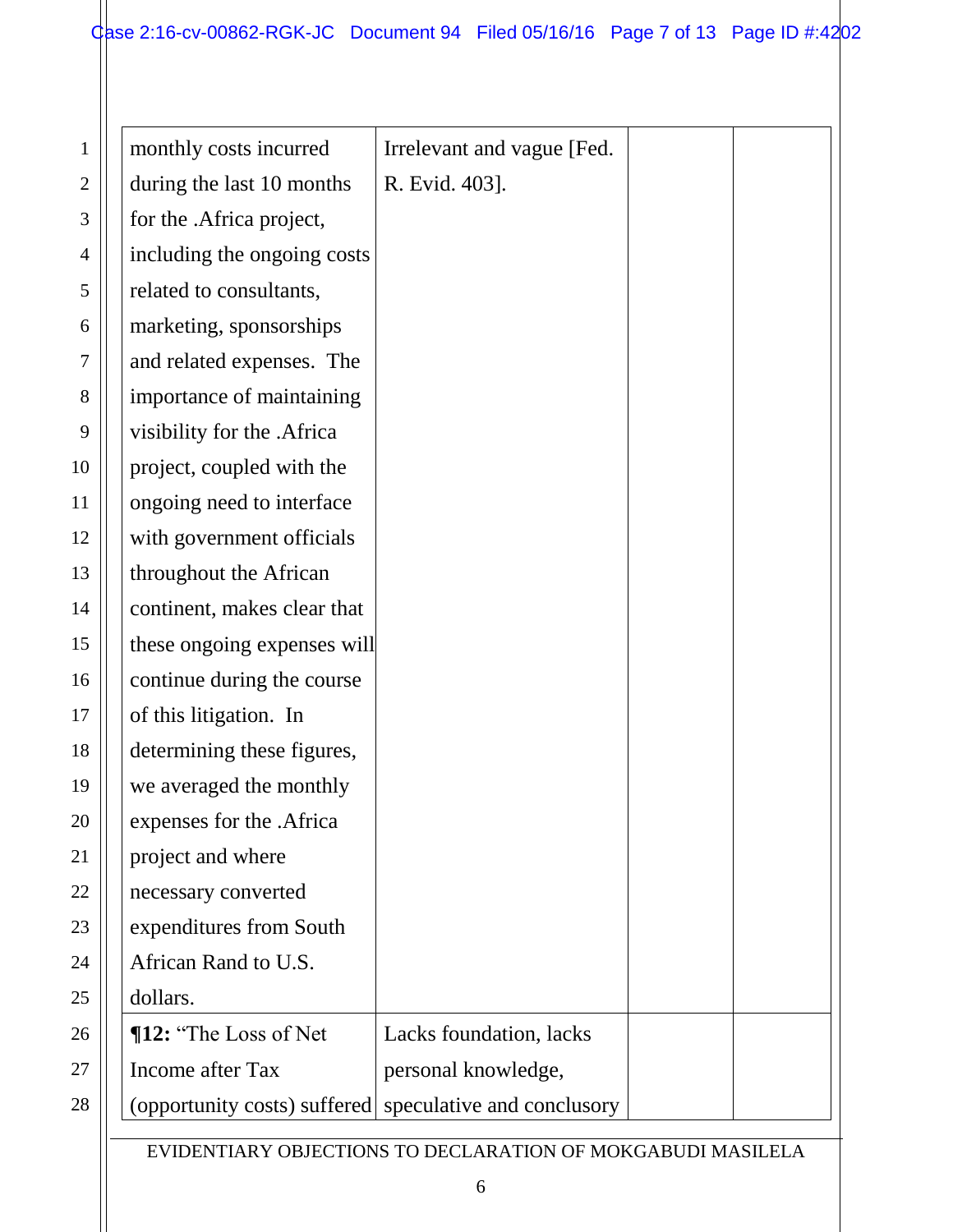| by ZACR from the date of     | [Fed. R. Evid. 602; Local    |  |
|------------------------------|------------------------------|--|
| the planned delegation       | Rule 7-7 (Declarations       |  |
| following the Registry       | shall contain only factual,  |  |
| Agreement through May 1,     | evidentiary matter and shall |  |
| 2016, are now estimated to   | conform as far as possible   |  |
| be approximately \$15        | to the requirements of       |  |
| million (U.S. dollars). Of   | F.R.Civ.P. $56(c)(4)$ ].     |  |
| that amount, approximately   | Biased and misleading in     |  |
| \$5.5 million would have     | that it was entered into     |  |
| been donated to the          | after the initiation of the  |  |
| dotAfrica Foundation for     | IRP process by DCA, the      |  |
| African online               | day after DCA requested      |  |
| development. Until such      | <b>ICANN</b> refrain from    |  |
| time as delegation takes     | delegating the .Africa       |  |
| place, the .Africa gTLD in   | domain based on the IRP      |  |
| effect stagnates and         | proceeding pending, and on   |  |
| generates no income and no   | the grounds that the IRP     |  |
| value in the marketplace.    | ordered ICANN to refrain     |  |
| The ongoing delay is also    | from further processing      |  |
| prejudicial to the gTLD      | ZACR's application until     |  |
| itself (no matter who the    | the IRP resolution           |  |
| operator is) in that the     | concluded. See Dkt. No.      |  |
| initial interest surrounding | 64 - First Amended           |  |
| the launch of this domain    | Complaint, Ex. A, pg. 31-    |  |
| name will have faded, and    | $32, \frac{113-19}{.}$       |  |
| persons who may have         |                              |  |
| sought to register will have |                              |  |
| lost interest."              |                              |  |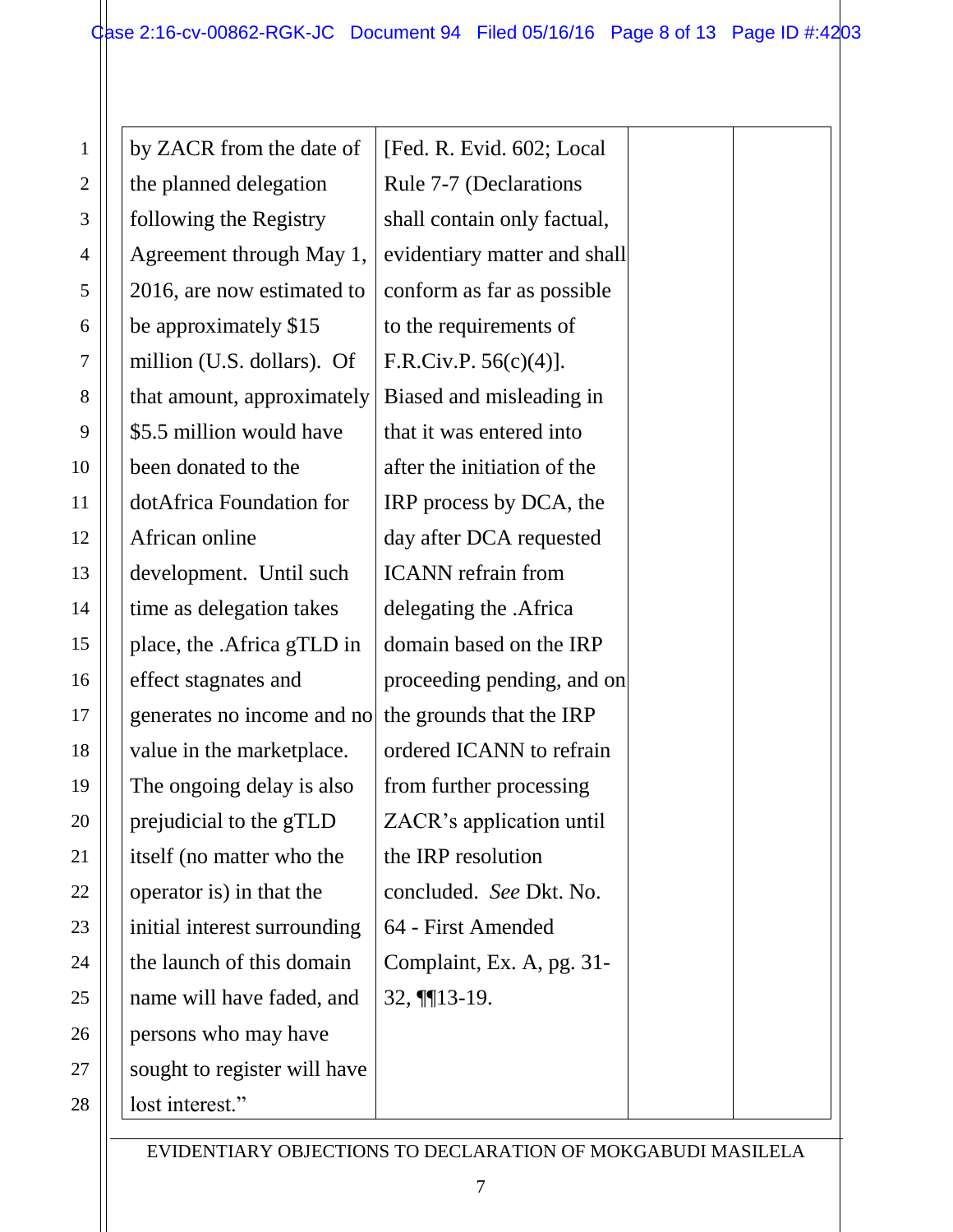| <b>13:</b> "Once a gTLD is    | Lacks personal knowledge,    |  |
|-------------------------------|------------------------------|--|
| delegated it starts           | lacks foundation,            |  |
| increasing in value. The      | speculative, and conclusory  |  |
| gTLD is at its lowest value   | [Fed. R. Evid. 602; Local    |  |
| prior to delegation and       | Rule 7-7 (Declarations       |  |
| increases as the number of    | shall contain only factual,  |  |
| second level domain           | evidentiary matter and shall |  |
| delegations (for example:     | conform as far as possible   |  |
| xyz.africa) increases. If     | to the requirements of       |  |
| Plaintiff is redelegated the  | F.R.Civ.P. $56(c)(4)$ ].     |  |
| . Africa gTLD, it will suffer | Biased and misleading in     |  |
| no irreparable harm as it     | that it was entered into     |  |
| will inherit a more valuable  | after the initiation of the  |  |
| gTLD without incurring the    | IRP process by DCA, the      |  |
| cost to develop it."          | day after DCA requested      |  |
|                               | <b>ICANN</b> refrain from    |  |
|                               | delegating the .Africa       |  |
|                               | domain based on the IRP      |  |
|                               | proceeding pending, and on   |  |
|                               | the grounds that the IRP     |  |
|                               | ordered ICANN to refrain     |  |
|                               | from further processing      |  |
|                               | ZACR's application until     |  |
|                               | the IRP resolution           |  |
|                               | concluded. See Dkt. No.      |  |
|                               | 64 - First Amended           |  |
|                               | Complaint, Ex. A, pg. 31-    |  |
|                               | $32, \frac{113-19}{.}$       |  |
|                               |                              |  |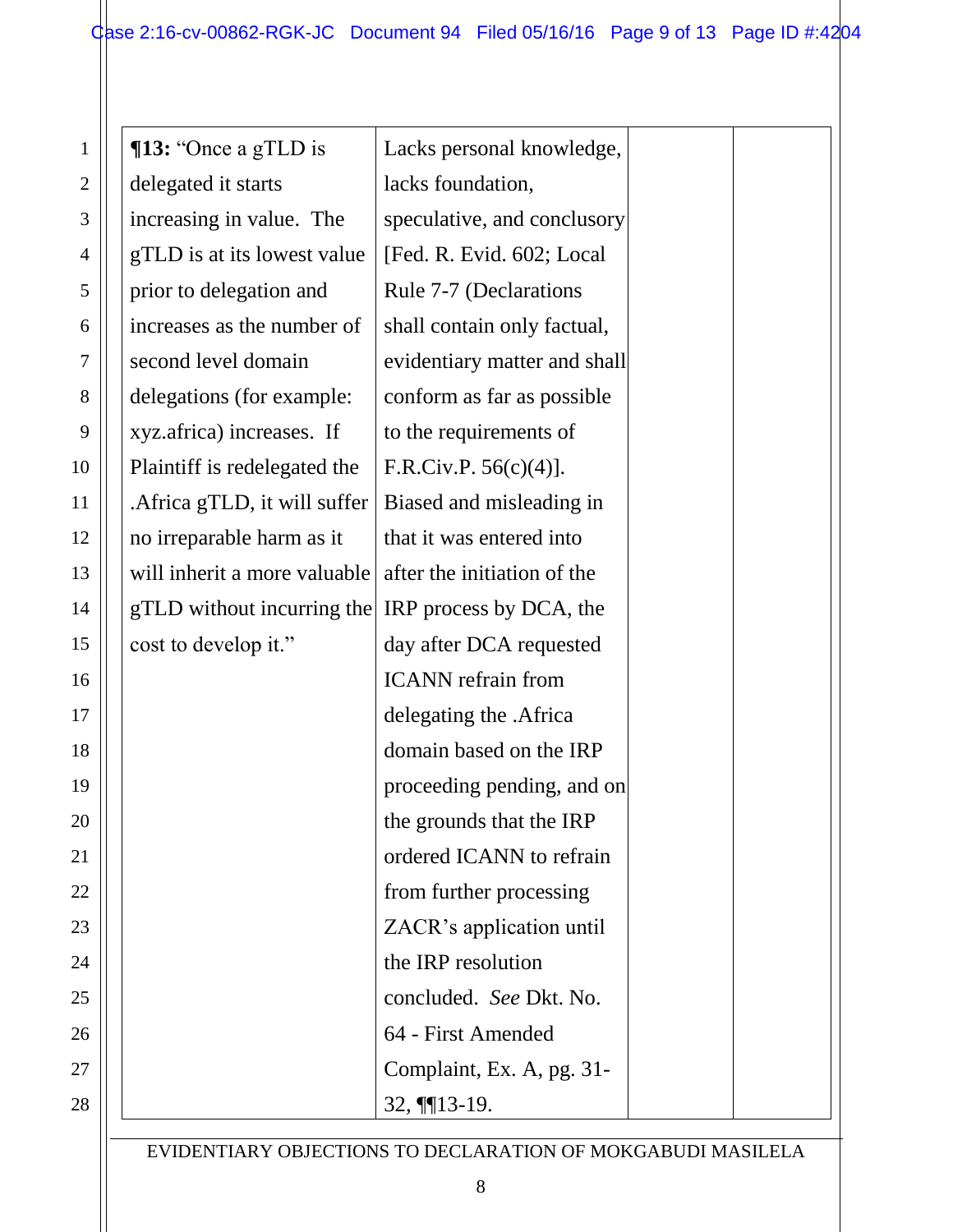| <b>¶14:</b> "In my role as    | Lacks personal knowledge,    |  |
|-------------------------------|------------------------------|--|
| ZACR's CEO, and based         | lacks foundation,            |  |
| upon my numerous and          | speculative, and conclusory  |  |
| ongoing discussions with      | [Fed. R. Evid. 602; Local    |  |
| political, business and civic | Rule 7-7 (Declarations       |  |
| leaders throughout the        | shall contain only factual,  |  |
| African Union, it is my       | evidentiary matter and shall |  |
| firm understanding and        | conform as far as possible   |  |
| belief that the ongoing       | to the requirements of       |  |
| delay in the delegation of    | F.R.Civ.P. $56(c)(4)$ ; See  |  |
| . Africa is depriving the     | also Bank Melli Iran v.      |  |
| people of the African         | Pahlavi, 58 F.3d 1406,       |  |
| continent of an important     | 1412-1413 (9th Cir. 1995)    |  |
| opportunity to expand         | (Holding "the Bank's         |  |
| internet domain name          | response to Pahlavi's        |  |
| capabilities. The .Africa     | evidence was information     |  |
| domain name would add         | and belief declarations      |  |
| brand value to the continent  | from their counsel. Those    |  |
| and would provide a           | were entitled to no weight   |  |
| platform that connects        | because the declarant did    |  |
| products, businesses and      | not have personal            |  |
| individuals that have         | knowledge." [emphasis]       |  |
| interests in Africa. The      | added]]. Hearsay [Fed. R.    |  |
| African people are further    | Evid. 801].                  |  |
| harmed because the            |                              |  |
| agreement between ZACR        |                              |  |
| and the AUC required that     |                              |  |
| a foundation be created       |                              |  |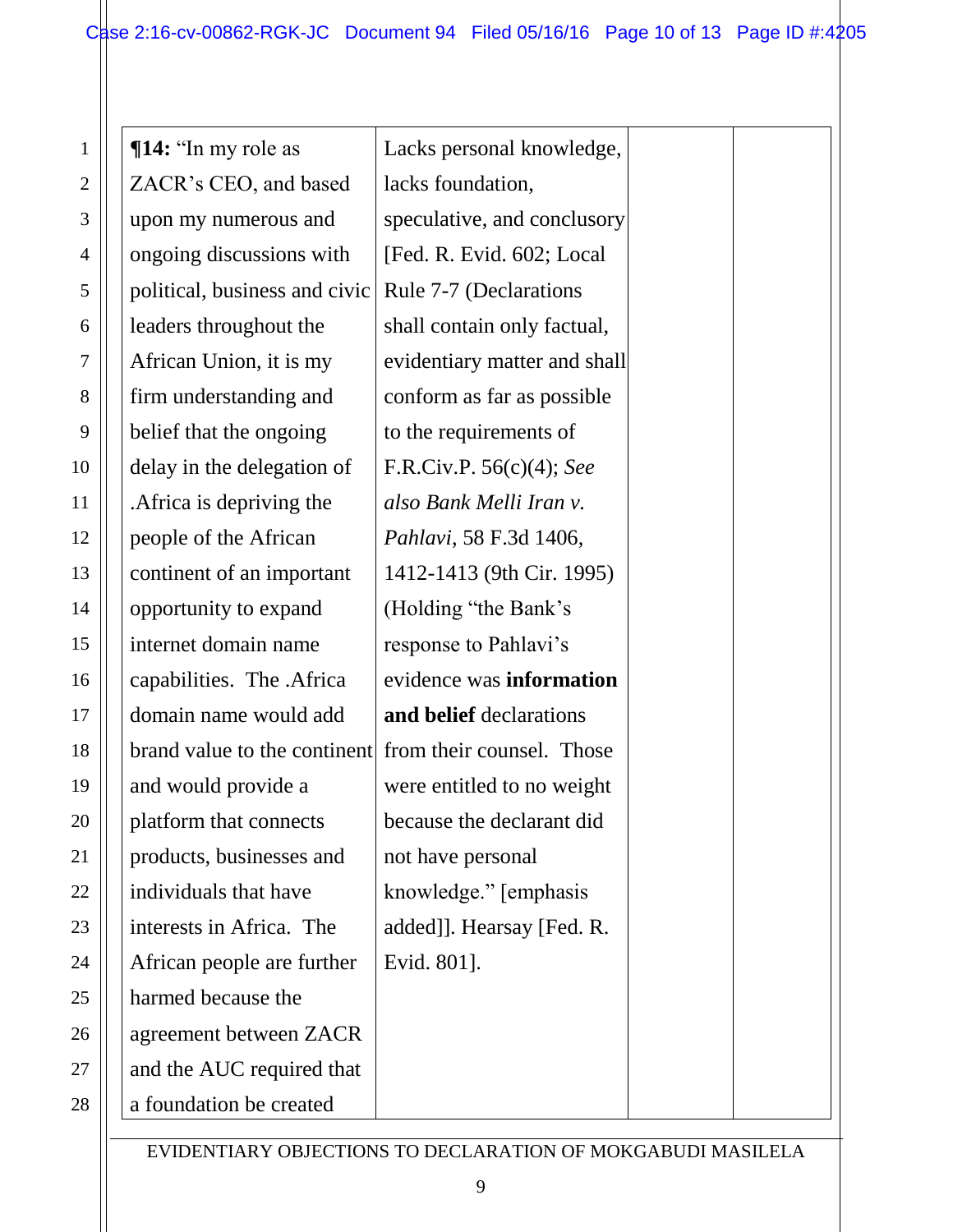| upon delegation and that a    |                          |  |
|-------------------------------|--------------------------|--|
| significant portion of the    |                          |  |
| revenues received from        |                          |  |
| second level domain           |                          |  |
| delegations (for example:     |                          |  |
| xyz.africa) be directed to    |                          |  |
| the "dotAfrica Foundation."   |                          |  |
| The Foundation would use      |                          |  |
| the revenues to fund          |                          |  |
| various African domain        |                          |  |
| name and Internet related     |                          |  |
| developmental projects        |                          |  |
| which are not delayed as a    |                          |  |
| result of the preliminary     |                          |  |
| injunction."                  |                          |  |
| ¶15: "I am aware that         | The manual is the best   |  |
| <b>ICANN</b> Builds in time   | evidence of the document |  |
| limits in its gTLD registry   | [Fed. R. Evid. 1002].    |  |
| agreements. I am further      | Hearsay [Fed. R. Evid.   |  |
| informed, based upon my       | 801].                    |  |
| experience in the industry    |                          |  |
| and discussions with          |                          |  |
| technical personnel within    |                          |  |
| ZACR, that a re-delegation    |                          |  |
| of a gTLD is entirely         |                          |  |
| feasible. In fact, ICANN      |                          |  |
| has prepared for this precise |                          |  |
| eventuality and issued a      |                          |  |
|                               |                          |  |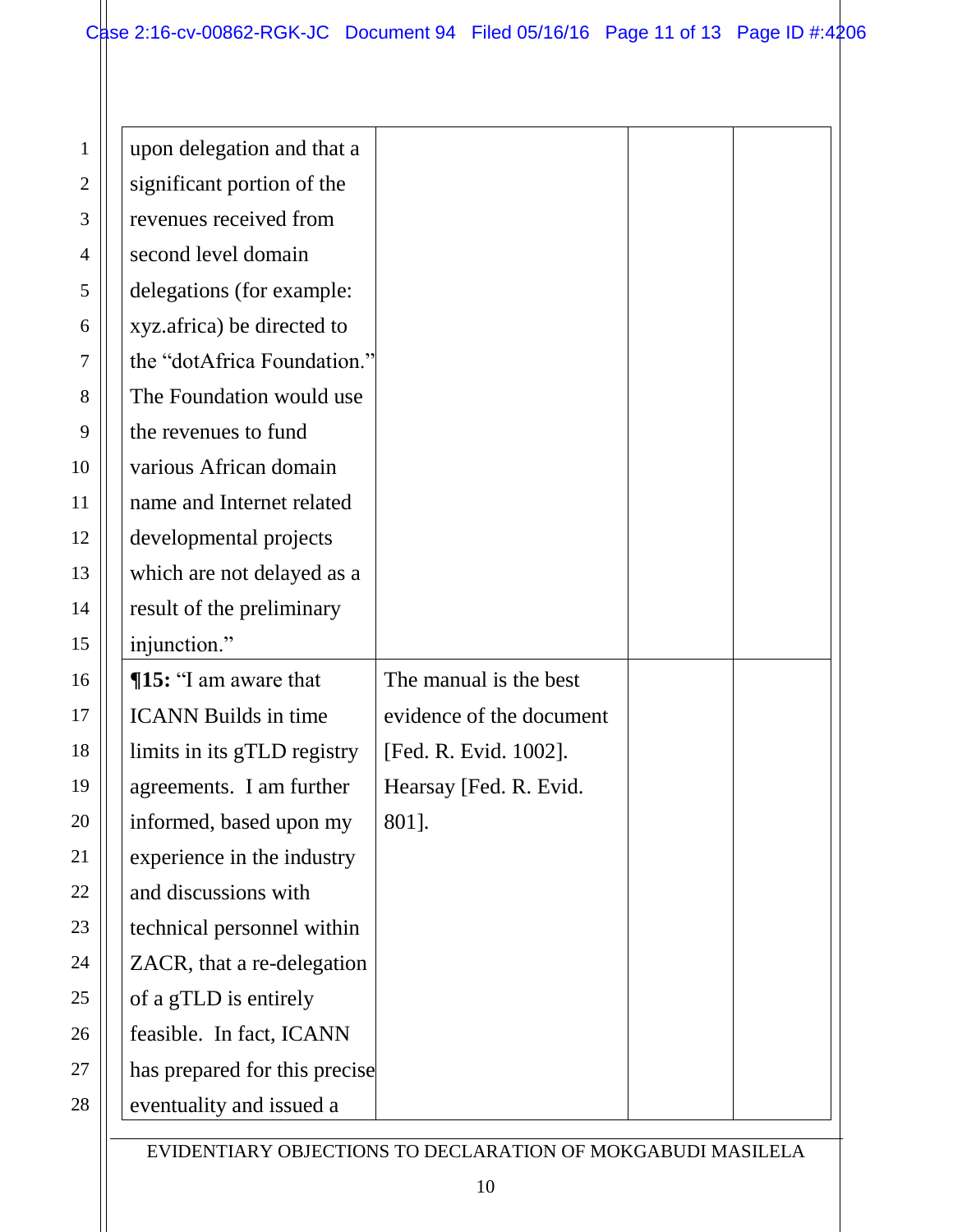manual in 2013 providing

step-by-step instructions for

how to redelegate a gTLD.

Redelegating a Generic Top

makes clear that the process

is available and feasible if

Level Domain (gTLD),"

The manual, titled "User

Documentation on

Delegating and

| necessary. A true and         |                                                             |  |
|-------------------------------|-------------------------------------------------------------|--|
| correct copy of the manual    |                                                             |  |
| is attached hereto as         |                                                             |  |
| <b>Exhibit E.</b> It is also  |                                                             |  |
| available on ICANN's          |                                                             |  |
| website:                      |                                                             |  |
| http://www.icann.org/en/sy    |                                                             |  |
| stem/files/files/gtld-drd-ui- |                                                             |  |
| 10sep13-en.pdf                |                                                             |  |
| <b>T16: "ZACR has never</b>   | Irrelevant [Fed. R. Evid.                                   |  |
| operated in California.       | 403].                                                       |  |
| ZACR has no personnel, no     |                                                             |  |
| offices, no bank accounts,    |                                                             |  |
| and maintains no operations   |                                                             |  |
| in California. ZACR has       |                                                             |  |
| no telephone listings or      |                                                             |  |
| mailing addresses in          |                                                             |  |
| California."                  |                                                             |  |
|                               | EVIDENTIARY OBJECTIONS TO DECLARATION OF MOKGABUDI MASILELA |  |
|                               |                                                             |  |